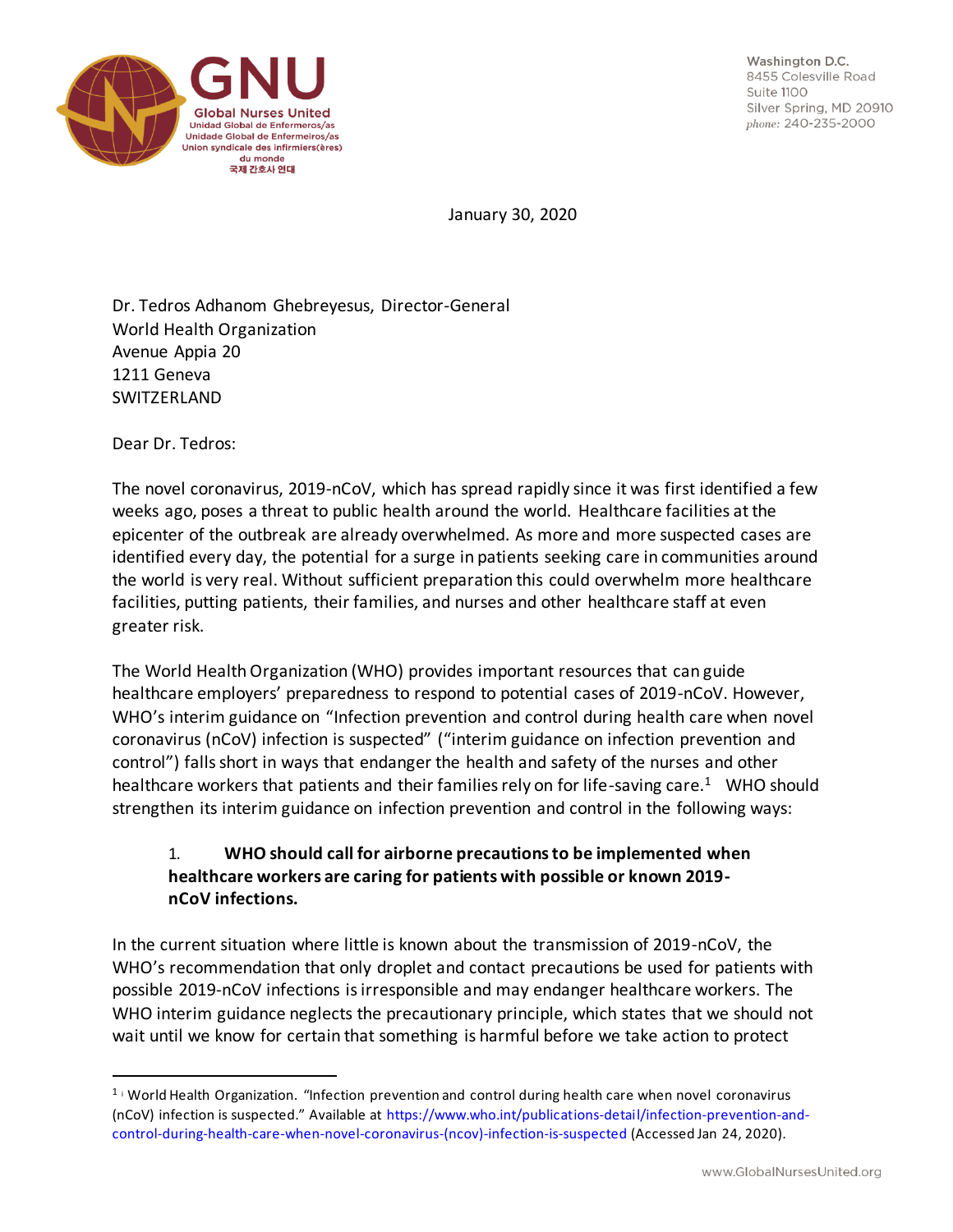people's health. This is a new virus whose transmission pathway is unknown. Furthermore, at least fourteen healthcare workers have been infected with 2019-nCoV in China. Under the precautionary principle and as recommended by the U.S. Centers for Disease Control and Prevention, WHO should call for airborne precautions to be implemented, in addition to contact and droplet precautions, for all patients with possible or known 2019-nCoV infections.<sup>2</sup>

## 2. **WHO should explicitly call on healthcare employers to communicate clearly and transparently with nurses and other healthcare staff about 2019-nCoV cases and potential occupational exposure.**

Workers have a fundamental right to a safe and healthy workplace. It is unacceptable for an employer to hide information from employees about their possible or known exposure to any hazard including 2019-nCoV.

We, the undersigned affiliated unions of Global Nurses United, which unites nurses' unions in 28 countries around the world, call upon you to strengthen WHO's interim guidance on infection prevention and control to protect the nurses and other healthcare workers who are at the heart of patient care and essential to the response to 2019-nCoV.

If you have questions regarding this letter or would like to arrange a meeting, please contact Kenneth Zinn, coordinator of Global Nurses United, at +1-240-235-2008 or at kzinn@nationalnursesunited.org. We look forward to your response.

Sincerely,

Annie Butler, Federal Secretary Australian Nursing and Midwifery Federation Australia

Shirley Marshal Díaz Morales, Presidenta Federação Nacional dos Enfermeiros Brazil

<sup>2</sup> U.S. Centers for Disease Control and Prevention. "Interim Healthcare Infection Prevention and Control Recommendations for Patients Under Investigation for 2019 Novel Coronavirus." Available at https://www.cdc.gov/coronavirus/2019-nCoV/infection-control.html (Accessed Jan 24, 2020).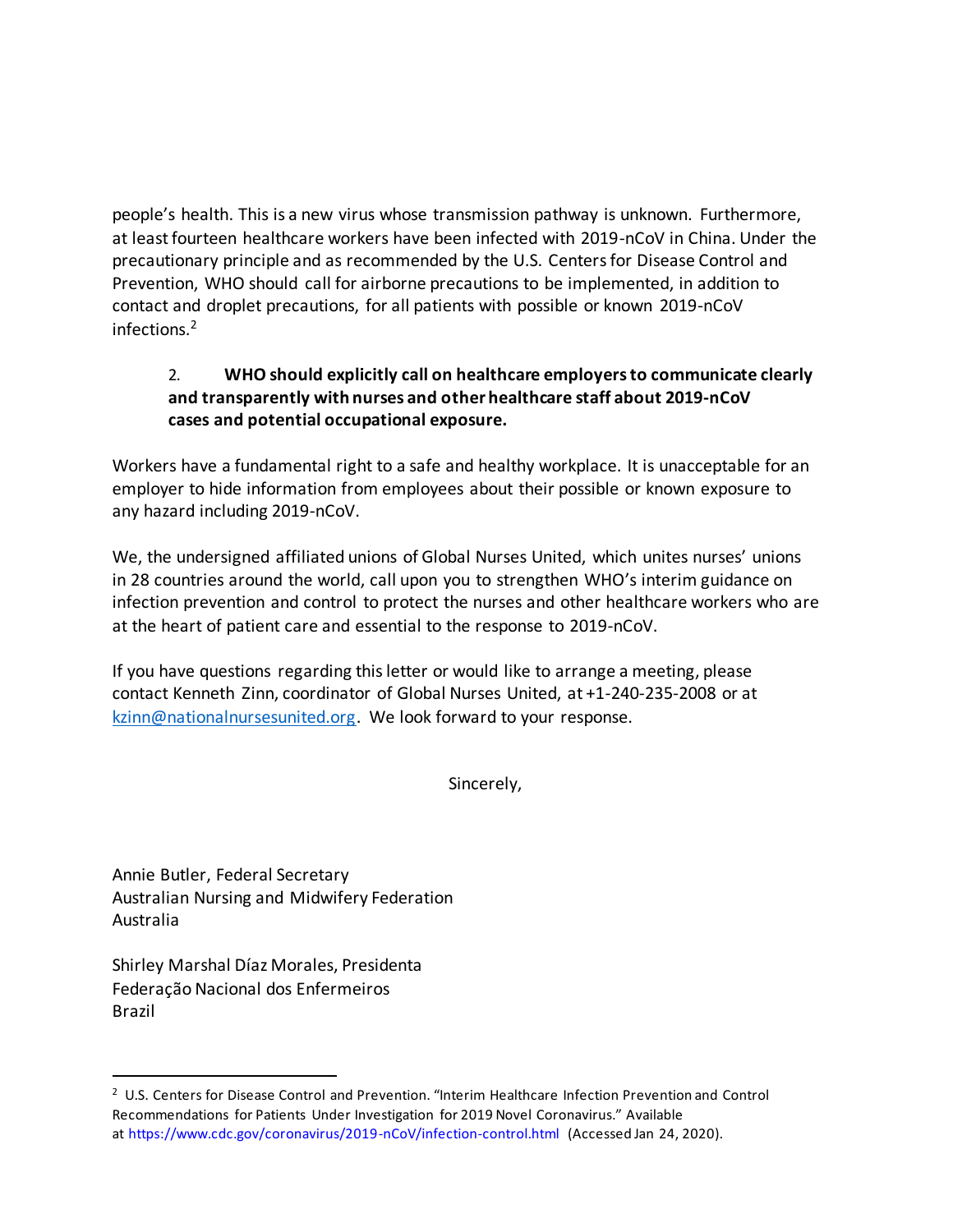Linda Silas, President Canadian Federation of Nurses Union Canada

Nancy Bédard, Présidente Fédération interprofessionnelle de la santé du Québec Canada

Rodrigo Ml. López García, Secretario General Asociación Nacional de Profesionales en Enfermería Costa Rica

Johnsel Diaoen, President CBV Curaçao

Julio César García Cruceta, Secretario General Sindicato Nacional de Trabajadores de Enfermería (SINATRAE) Dominican Republic

George Tsolas, President Thomai Aslanoglou, General Secretary Pan-Hellenic Federation of Nursing Staff (PASONOP) Greece

Luis Alpirez, Secretario General Sindicato Nacional de Trabajadores de Salud de Guatemala (SNTSG-FNL) Guatemala

Abogado Josue Jeremías Orellana Muñoz, Presidente Asociación Nacional de Enfermeras (os) Auxiliares de Honduras (ANEEAH) Honduras

Rince Joseph, National Working President United Nurses Association India

Dr. Edward Mathews, Director of Professional and Regulatory Services Irish Nurses and Midwives Organisation Ireland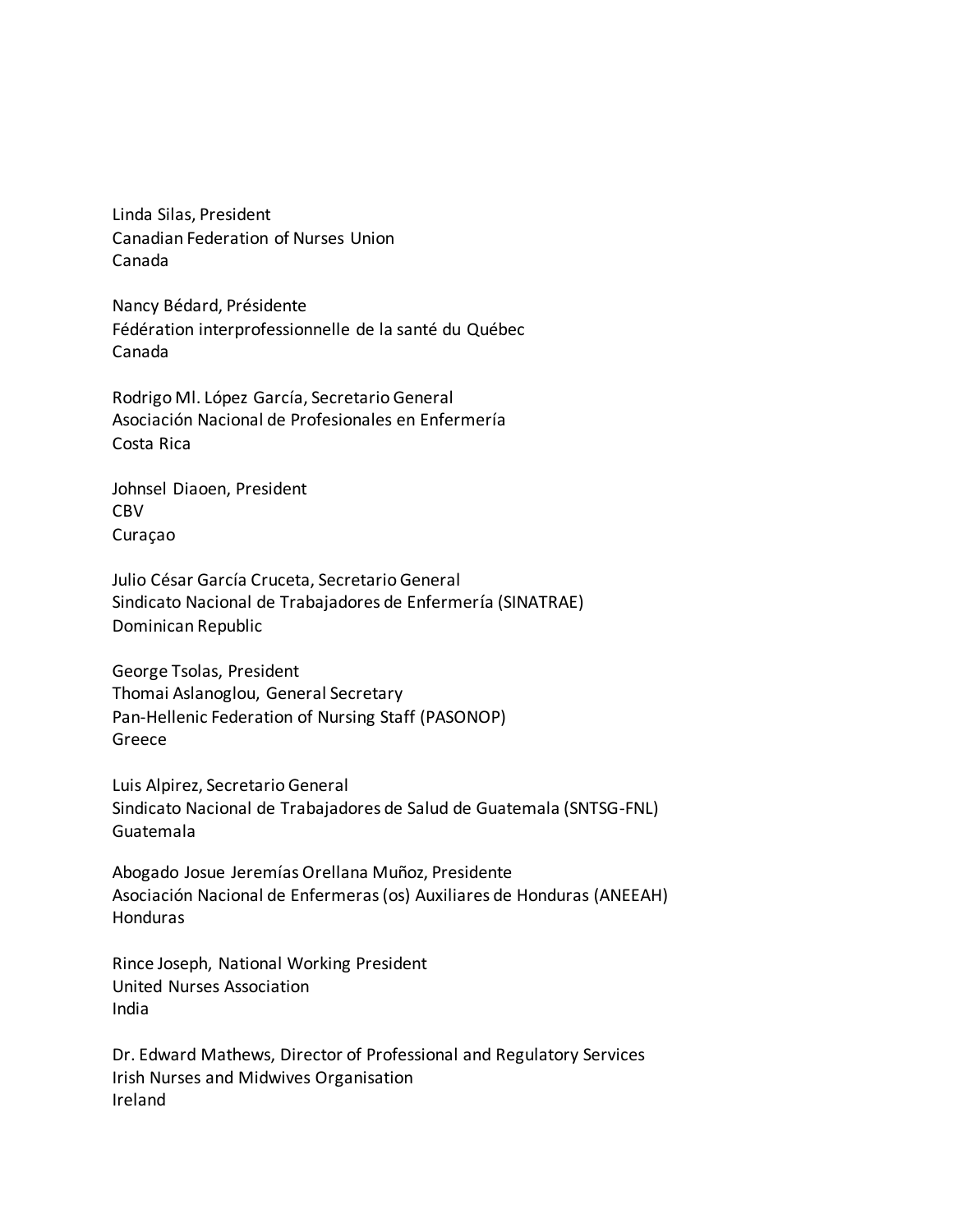Seth Panyako, General Secretary Kenya National Union of Nurses Kenya

Mirna Gallardo, Presidenta Asociación Paraguaya de Enfermería Paraguay

Maristela P. Abenojar, National President Filipino Nurses United The Philippines

Guadalupe Simões, Coordinator, International Relations Department Sindicato dos Enfermeiros Portugueses Portugal

Andre Gitembagara, President Rwanda Nurses and Midwives Union Rwanda

Na, Soon Ja, President Korean Health and Medical Workers Union South Korea

Manuel Cascos Fernández, President Sindicato de Enfermería (SATSE) Spain

Zxyyann Lu, Board Member Taiwan Nurses Union Taiwan

Justus Cherop Kiplangat, President Uganda Nurses and Midwives Union Uganda